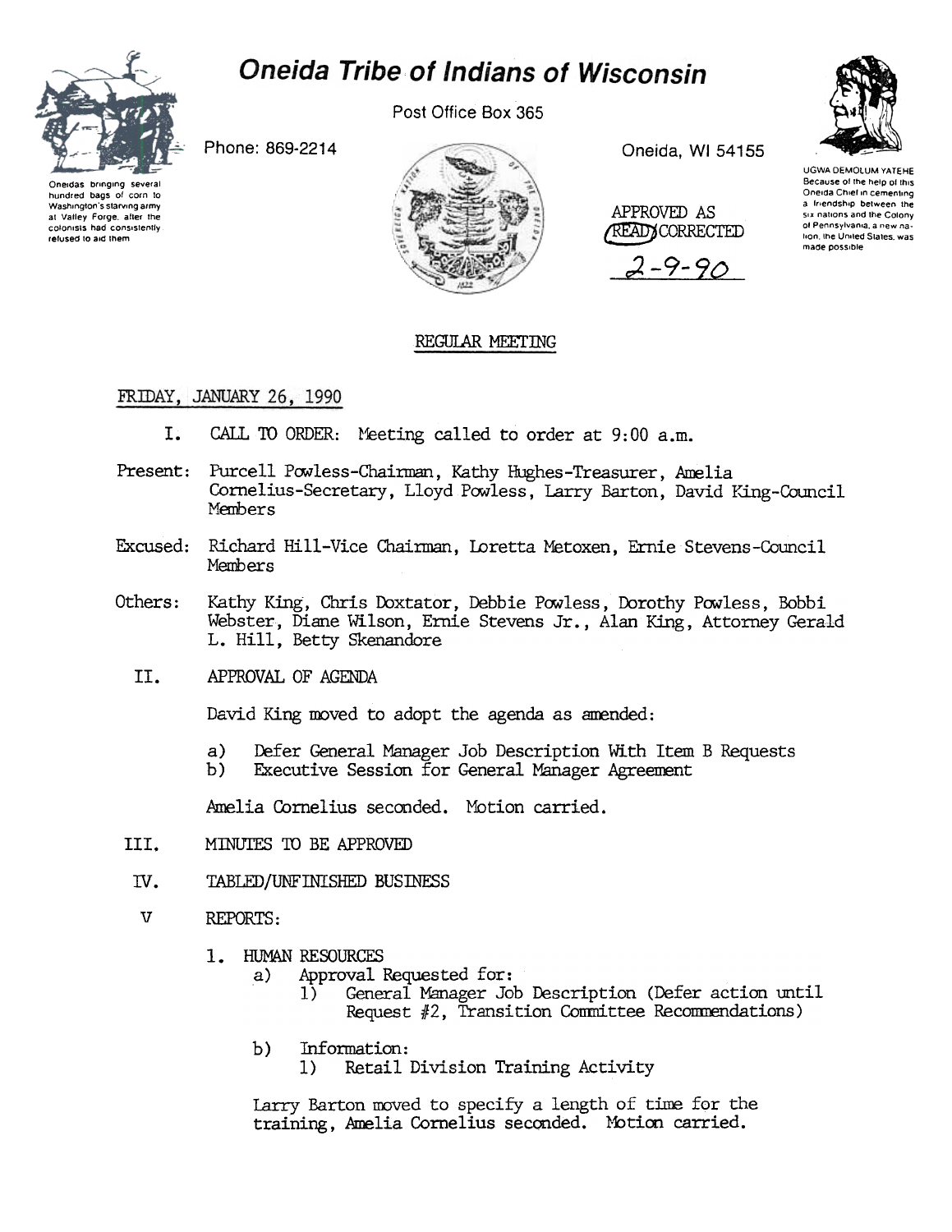ONEIDA TRIBE OF INDIANS OF WISCONSIN REGUI.AR MEErING -JANUARY 26, 1990 Page 2

## Human Resources (Continued)<br>c) Transfers/Reassign

- Transfers/Reassignments:<br>1) Transfer of Margaret Doxtates
	- Transfer of Margaret Doxtater to Secretary J.O.B.S. from Income Maintenance Dept.
	- 2) Reassignment of Josephine Kindness to Part-time Cook from Food Service Worker at AJNH
	- 3) Reassignment of Cathy L. Metoxen to Custodian III at NHC, from Custodian I at Bingo Hall.
- $2.$ TRAVEL REPORTS:
	- a) Lloyd Powless WAC Mtg. in Milw.  $1/19/90$ :

Halperin may be seeking assistance from Oneida in his election recall.

Amelia Cornelius moved to approve the report, Larry Barton seconded. Lloyd<br>Powless abstained. Motion carried.

Introduction of new Employees by Chris Johns: Josephine Kindness, Kathy Metoxen, Stacey Doxtater, Angel Doxtator, Threasa Schuyler, Diane Wilson, JoAnn King, Debbie Doxtator (Virginia's daughter).

- VI. NEW BUSINESS
	- 1. RESOLUTIONS None
	- 2. REQUESTS:
		-
- expenditures/records from Lynn Vandenlangenberg and follow-up on the Bruce King computer disc report. David King moved to approve, Lloyd Powless seconded. Motion carried.
- The Land Conmittee recormends to send the Ness property to negotiations, David King moved to approve, Amelia Cornelius seconded. Motion carried.
- A. Land Committee Recommendations of 1/22/90 Chris Doxtate<br>
1. The Land Committee requents an update on land acquisition<br>
expenditures/records from Lynn VandenLangenberg and follow-up on the<br>
Bruce King computer disc rep 1. The Land Cammittee requests an update on land acquisities requests an update on land acquisities are expected. Notion carried,<br>2. The Land Committee recommends to send the Ness property Davids King moved to approve, Ame 3. The Land Committee declines any monetary commitment to the Milwaukee Purchase. They do not have a full Business Plan including building inspector report, signed agreements to lease, and an estimate of Oneida usage. Also they do not want to set a precedent regarding distant land assistance. Larry Barton moved to defer until final recommendation from the committee formed to review the request is available, Kathy Hughes seconded. Motion carried.
	- B. Transition Committee Recommendations Kathy Hughes

Larry Barton moved to table the recommendations 1-5, David King seconded. 2 for, 3 members opposed. Motion fails.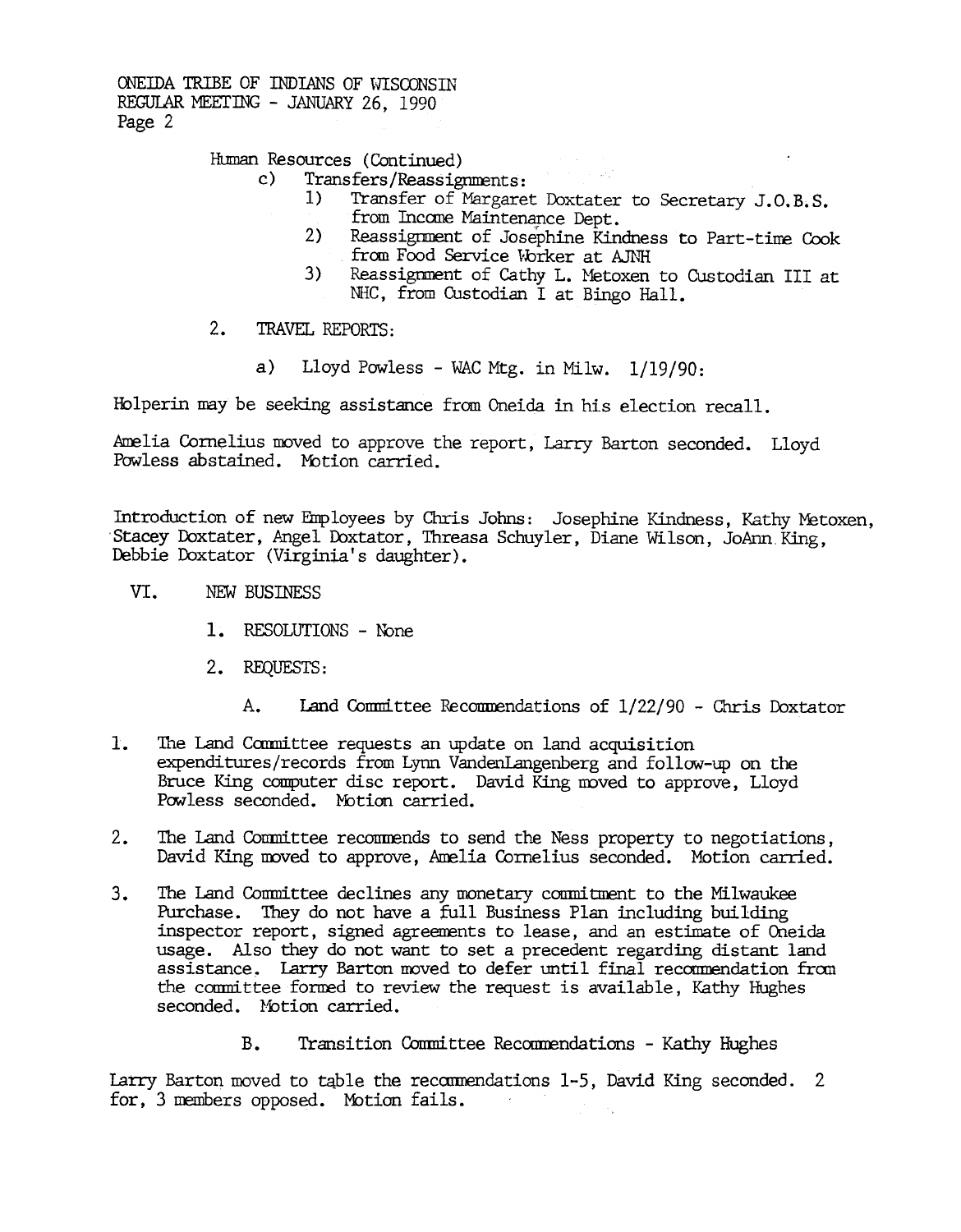ONEillA TRIBE OF INDIANS OF WISCONSIN REGULAR MEETING - JANUARY 26, 1990 Page 3

Transition Committee (Continued)

Lloyd Powless moved to establish the Search Committee to develop a review process for the screening and interviewing for the General Manager position and to bring it back to the Business Committee next Friday, Amelia Cornelius seconded. David King abstained. Motion carried.

Lloyd Powless moved to disapprove of recommendation  $#5$  to have the Controller and Accounting Department be directly supervised by the Treasurer, Larry Barton seconded. Motion carried.

Review of General Manager's job description as revised by Lloyd Pow less and Amelia Cornelius. Comments received by Chris Johns and others in the meeting incorporated into the description.

Lloyd Powless moved to approve the General Manager job description for posting, Kathy Hughes seconded. Motion carried.

Kathy Hughes moved to approve recommendation  $#2$  to direct Attorney Gerald L. Hill to work on copywriting the TV Bingo Operation, Lloyd Powless seconded. Motion carried.

Lloyd Powless moved to request an executive session with the Human Resource Manager and that the Transition Committee make the purpose for the request in writing to the Human Resource Manager with a copy to all Business Committee members first. Kathy Hughes seconded. Motion carried.

Lloyd Powless moved to have the Acting General Manager report to Chairman Purcell Powless, Amelia Cornelius seconded. Motion carried. It is being understood that access can be made to any of the Business Committee members but that the Chairman has day-to-day supervision.

Lloyd Powless moved to change the name of the Search Committee to the Review Committee. Amelia Cornelius seconded. Motion carried.

C. Per Capita Payment - GIC Action - Debbie Powless

Trust Committee Requests. Lloyd Powless moved to approve recommendation 4.a & b., for the establishment of a Sub-Committee consisting of the Trust Committee appointed sub-committee and one represerltative from the following areas: Economic Development, Accounting Dept., Business Committee and Kathy King, Acting General Manager. David King seconded. Motion carried'.

Kathy will attend the sub-committee meetings as she has time for.

Kathy Hughes moved to request a status report from Skenandore and Associates in regard to the request for the development of the taxation ordinance, Larry Barton seconded. Motion carried.

D. Request for Relinquishment of R. Antone - Debbie Powless

David King moved to approve the relinquishment of R. Antone, Kathy Hughes seconded. Motion carried.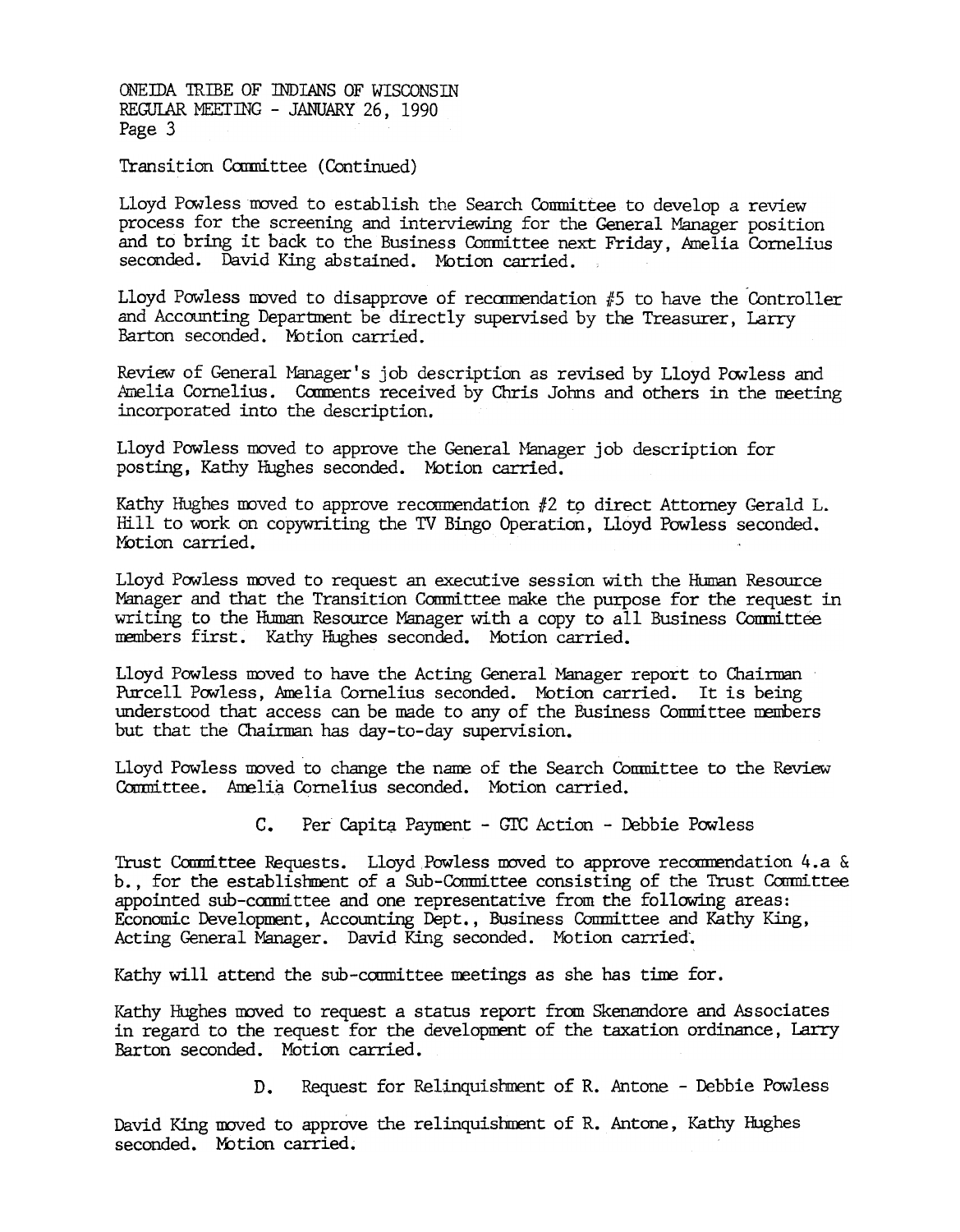ONEIDA TRIBE OF INDIANS OF WISCONSIN REGULAR MEETING - JANUARY 26, 1990 Page 4

> E. Broydrick & Associates Response to Requester Amelia Cornelius

Broydrick letter to work on research for School Districts and on taxation of fee lands. Lloyd Powless moved to refer to Finance & Appropriations for identification of funds and that Amelia Cornelius be the direct contact person to work with Bill Broydrick. Larry Barton seconded. Motion carried.

Lloyd Powless moved to have Broydricks work with David King in regards to the sewer issues in regard to lobbying or legislation. Larry Barton seconded. Motion carried. 

Larry Barton moved to request a meeting with the Broydricks early in February, Amelia Cornelius seconded. Motion carried. ik kale

F. Request for Donation from Ne-Naiah-Kaha-Kok

Amelia Cornelius moved to refer to Community Support, Larry Barton seconded. Motion carried. Sync

> G. Mary Doxtator Request RE: Vending Machines

Discussion on need to review contracts with present vendors and negotiations with CocaCola. Need to provide product liability insurance. Amelia Cornelius moved to refer back to Economic Development and Planning Committee for a formal written recommendation. Kathy Hughes seconded.

Amelia Cornelius moved to amend the motion to request a legal opinion on the present vending contracts and the review within 30 days. Lloyd Powless seconded. Motion carried. Main motion carried.

> Native American Scholarship Fund Inc., Request to Provide  $H_{\star}$ Training

Rick Hill, Loretta Metoxen, and Ernie Stevens present at meeting.

- J. S. S. S. S. S. Company of

 $57.35$ 

한 <sub>대</sub> 1999년 1월 20일<br>대한민국

San

Kathy Hughes moved to refer to the Acting General Manager for future training, Larry Barton seconded. Ernie Stevens and Loretta Metoxen abstained. Motion carried.

> $\mathbf I$ Chas Wheelock RE: General Tribal Council

Amelia Cornelius moved to defer until Chas Wheelock attends meeting, Lloyd Powless seconded. Motion carried.

- 3. CONTRACTS/AGREEMENTS
- 4. TRAVEL/VACATION
	- Travel: Amelia Cornelius to Madison WI for Conference  $A_{\bullet}$ Planning & Haskell Inauguration on January 26 and January 30, 1990. Kathy Hughes moved to approve, Lloyd Powless seconded. Motion carried.